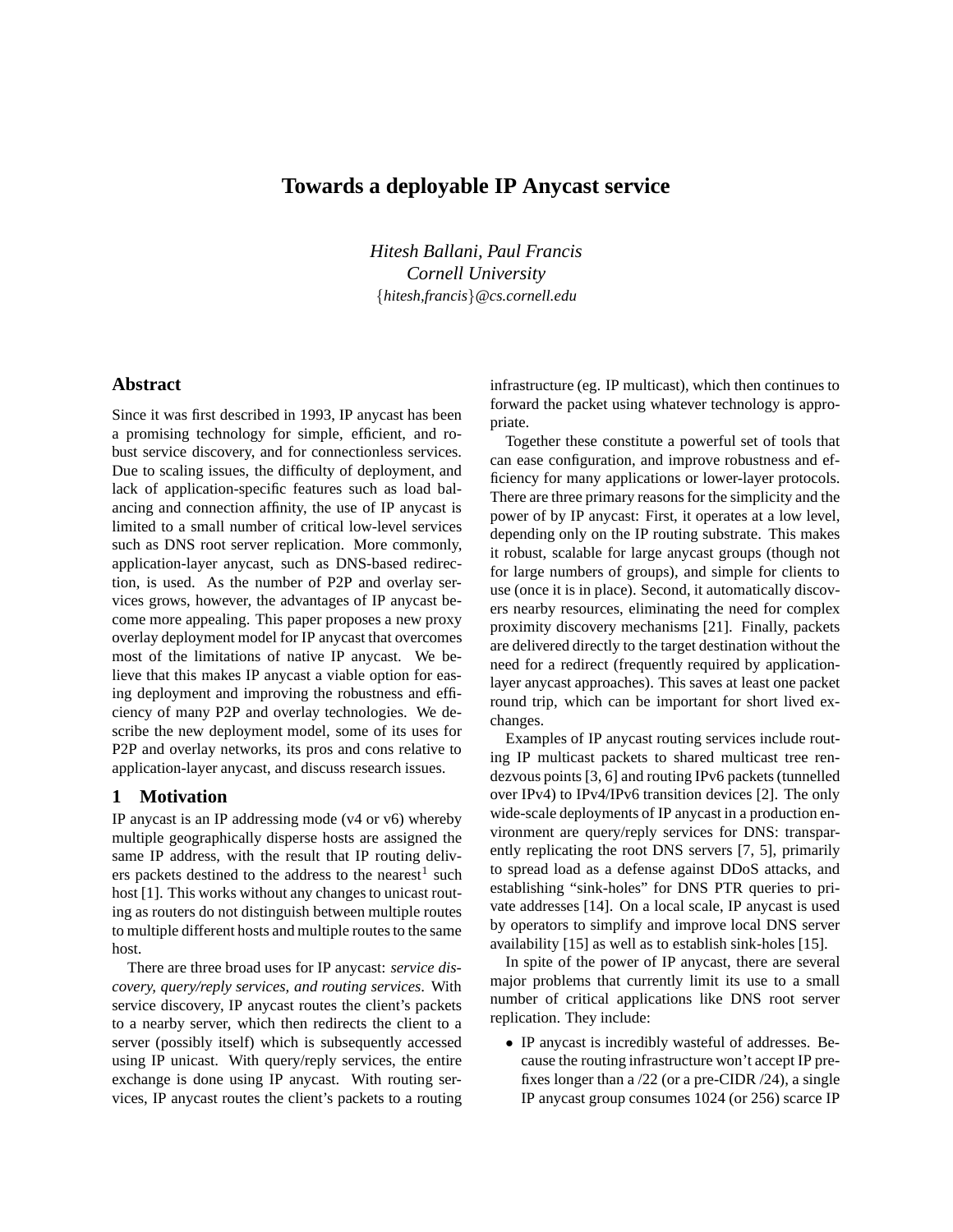addresses. The alternative would be to modify routing policy to accept larger prefixes, but that would open the door to huge routing tables, which leads us to the second problem:

- IP anycast scales poorly by the number of anycast groups. Each such group requires a BGP routing entry in the global routing system. GIA [8] proposed router modifications to improve scalability, but expecting core router upgrades for this purpose is almost certainly a non-starter.
- IP anycast is difficult and in some cases, impossible for users to deploy. It requires that the user obtain a block of IP addresses and an AS number, something that is currently outside the normal allocation policies of registration authorities (i.e. ARIN, RIPE, etc.). Even if such a block is obtained, each IP anycast destination (target) must run a routing protocol with the upstream ISP, which requires negotiations with the ISP, a significant amount of manual configuration, and a certain level of expertise.
- IP anycast is subject to the limitations of IP routing, in several ways. First, IP may suddenly route packets to a different anycast target, thus breaking the notion of connection affinity<sup>2</sup>, which in turn breaks stateful protocols like TCP. Second, IP routing has no notion of load—not even link/router load, let alone server load. This problem is addressed in [19], but again by requiring changes in routers. Finally, BGP sometimes converges slowly, making a destination unreachable for many seconds or even minutes [16].

Because of these limitations, anycast today is typically implemented at the application layer. This offers what is essentially anycast service discovery—DNS-based approaches use DNS redirection while URL-rewriting approaches dynamically rewrite the URL links as part of redirecting a client to the appropriate server. These application layer approaches are easier to deploy (as they do not require any router modifications), provide fine grained control over target server load, and naturally maintain connection affinity. Because of these advantages, application-layer anycast is the method of choice for Content Distribution Networks (CDN) today.

Imagine for the moment that the shortcomings of IP anycast could be eliminated without sacrificing (at least not by much) its advantages. Were this possible, the uses for IP anycast would expand dramatically, especially for overlay and P2P technologies. For instance, IP anycast could be used to bootstrap members of a DHT (eg. Chord [11]), P2P multicast overlay [24], or P2P file sharing [25] network without requiring a central server to redirect joining members to existing members. Indeed, eliminating the bottleneck and single points of failure imposed by the central server(s) remains an open problem for P2P networks of all kinds [26]. This would work by having each member join the IP anycast group once it becomes a member. Subsequently newly joining members would transmit "member discovery" messages to the anycast group, thus discovering a nearby member.

Likewise, IP anycast could be used by clients of a DHT to simply and efficiently query the DHT, or to query services that themselves are built on DHTs, like DNSstyle name resolution [27]. IP anycast could be used to send HTTP queries to nearby web proxies, without the need for explicit configuration of the web proxies or the latency overhead of a DNS query or an HTTP redirect.

IP anycast could be used to efficiently transmit packets into overlay networks like RON [12] or i3 [9]. RON is a particularly interesting case, as it would allow nodes that are not aware of the RON overlay to never-the-less use the RON overlay. The basic idea here is that all N members of a RON overlay would join an identical set of N anycast groups. The anycast address of each group would represent one of the RON nodes. Packets from a non-RON node J to a given RON node X would be routed via IP anycast to the nearest RON node Y. RON node Y could then forward the packet to X via the RON overlay. Likewise, return packets from X to J could be sent through the RON network to Y and then forwarded using unicast to J. This would greatly expand the scope of a RON network: from only being able to transmit packets between RON members to being able to transmit packets between RON members and any node in the Internet.

If the IP anycast service could be extended so that a node could be both a client and a target<sup>3</sup> (i.e., IP anycast packets sent by a member of the anycast group would be forwarded to the nearest group member *other than the sender*), then still more uses can be envisioned. For instance, networked game players could find nearby partners, and members of a P2P multicast overlay could find nearby peers.

# **2 Proxy IP Anycast Service (PIAS)**

PIAS is an IP anycast deployment approach that overcomes most of the limitations of native IP anycast while maintaining most of its strengths. The basic idea is to implement IP anycast in an overlay, in much the same spirit as implementing IP multicast in the mbone overlay. Specifically, a large number of anycast proxies are deployed around the Internet. These are routerlike boxes that advertise a block of IP anycast addresses into the routing fabric (BGP, IGPs), but are not themselves the anycast target destinations. Instead, packets that reach the anycast proxies through native IP anycast are subsequently tunnelled (or NATed) to the true target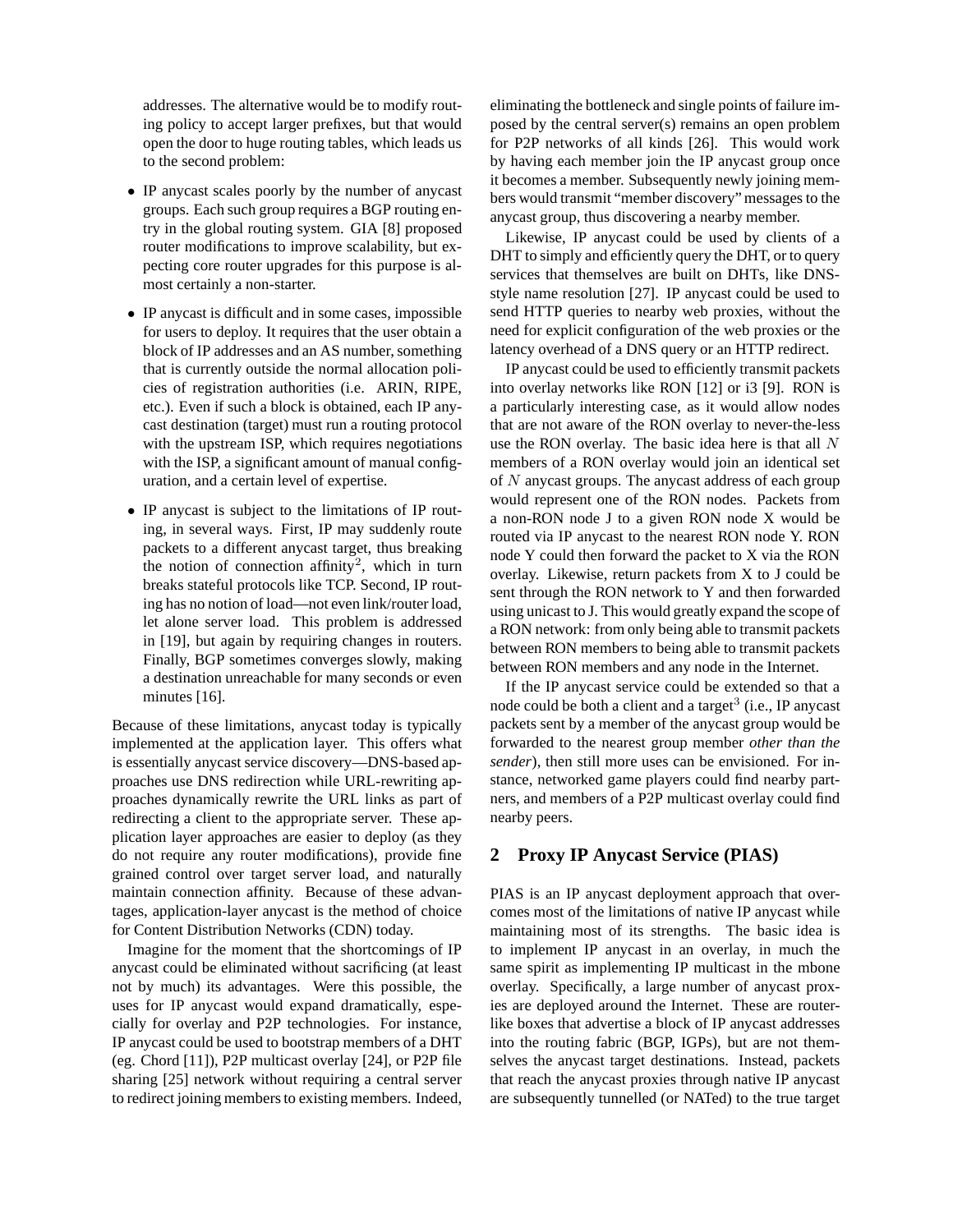

Figure 1: Proxy Architecture

destinations<sup>4</sup> using unicast IP (see figure 1). Hosts become anycast targets by registering with a nearby anycast proxy, which is itself discovered using native IP anycast!

The PIAS architecture solves the first three limitations of IP anycast cited above. It solves the problem of inefficient address usage because all the IP addresses in the prefix advertised by the proxies can be used by different anycast groups. In fact, PIAS does one better. It identifies an IP anycast group by the full *transport address* (TA), i.e. IP address and TCP/UDP port, thus allowing thousands of anycast groups per IP address. Likewise, it solves the routing scaling problem by allowing so many anycast groups to share a single address prefix. Finally, it makes it very easy for a host to become an IP anycast target. All the host has to do is register with a proxy. There are no special routing requirements. The task of obtaining the address block/AS numbers falls upon the infrastructure operator; the effort put into this deployment is amortized across all the groups the infrastructure can support.

Of course, the reader may (and should) argue that all we've done is push the scaling and addressing problems from IP routing into the proxy overlay. This is very true, and quite intentional: the problems are much easier to solve when isolated from IP routing in this way. We now address scaling and other design issues in the proxy overlay. We start by stating our design goals:

- Scale by the number of groups
- Scale by the size of any group.
- Scale by group dynamics, by both continuous member churn and flash crowds, including those caused by DDoS attacks.
- Scale to  $\sim 10^5$  proxies. 50 proxies in each of the largest 200 ISPs, which strikes us as plenty of proxies, gives us  $\sim 10^4$  proxies; to be safe we target for an order of magnitude more.
- Backwards compatible, implying no changes at the clients and minimal changes (at least no network stack changes) at the targets<sup>5</sup>.

• Offer features associated with application-layer anycast: load balancing, connection affinity, and the ability for a target to also be a client.

The first design goal dictates that we cannot require each proxy to know of all groups. As a result, for each group we designate a small number of proxies, called Rendezvous Anycast Proxies (RAP), to keep track of the membership of the group. We map groups to RAPs using consistent hashing[10], thus spreading the load of maintaining membership information evenly over the set of proxies. Each group is assigned a small number of replicated RAPs, for reliability reasons. Note that we require all proxies to know the status of all other proxies. This is justified by the maximum number of expected proxies  $(10<sup>5</sup>)$  and the stable nature of the proxies. The proxies may maintain this global information through flooding, gossip [22] or a hierarchical structure [18]. Such an arrangement ensures that we attain a simple one-hop DHT and hence, limit the latency overhead of routing through the proxy overlay.

The RAP approach described above doesn't scale if a given group is very large, or has a lot of churn (second & third goals), since each of a small number of RAPs have to maintain membership for the whole group. A large group would risk overwhelming the RAPs with state information while a group with a lot of churn would lead to a stream of update information to the RAPs. Thus, we add another tier of membership management in the form of the Join Anycast Proxy (JAP). Specifically, the JAP is the proxy that is contacted by a target when it joins the group. The fact that the join is done through native IP anycast implies that the JAP is close to the target. The JAP is responsible for authenticating targets, and for maintaining liveness status of targets. The JAP also tells the RAP approximately how many targets it has for a given group (i.e. within 20% or 30% of the exact number). This way some number of targets can join or quit a given JAP without the RAP needing to be told. As a result, for very large groups, the RAP at worst scales according to the number of proxies, and for very dynamic groups the rate of updates to the RAPs is bounded and tunable.

This two tier JAP/RAP architecture results in packet paths as shown in Figures 2 and 3. When a client of the anycast service sends the first packet to the group, it reaches the Ingress Anycast Proxy (IAP) through native IP anycast routing. If the IAP does not know of any JAPs for the transport address (TA) this packet is destined to, the IAP resolves the TA to a RAP and tunnels the packet there. The RAP selects a JAP based on certain criteria (proximity to the IAP, load balance, or affinity, or some combination of these, as specified by the sixth goal) and tunnels the packet there. It also informs the IAP of the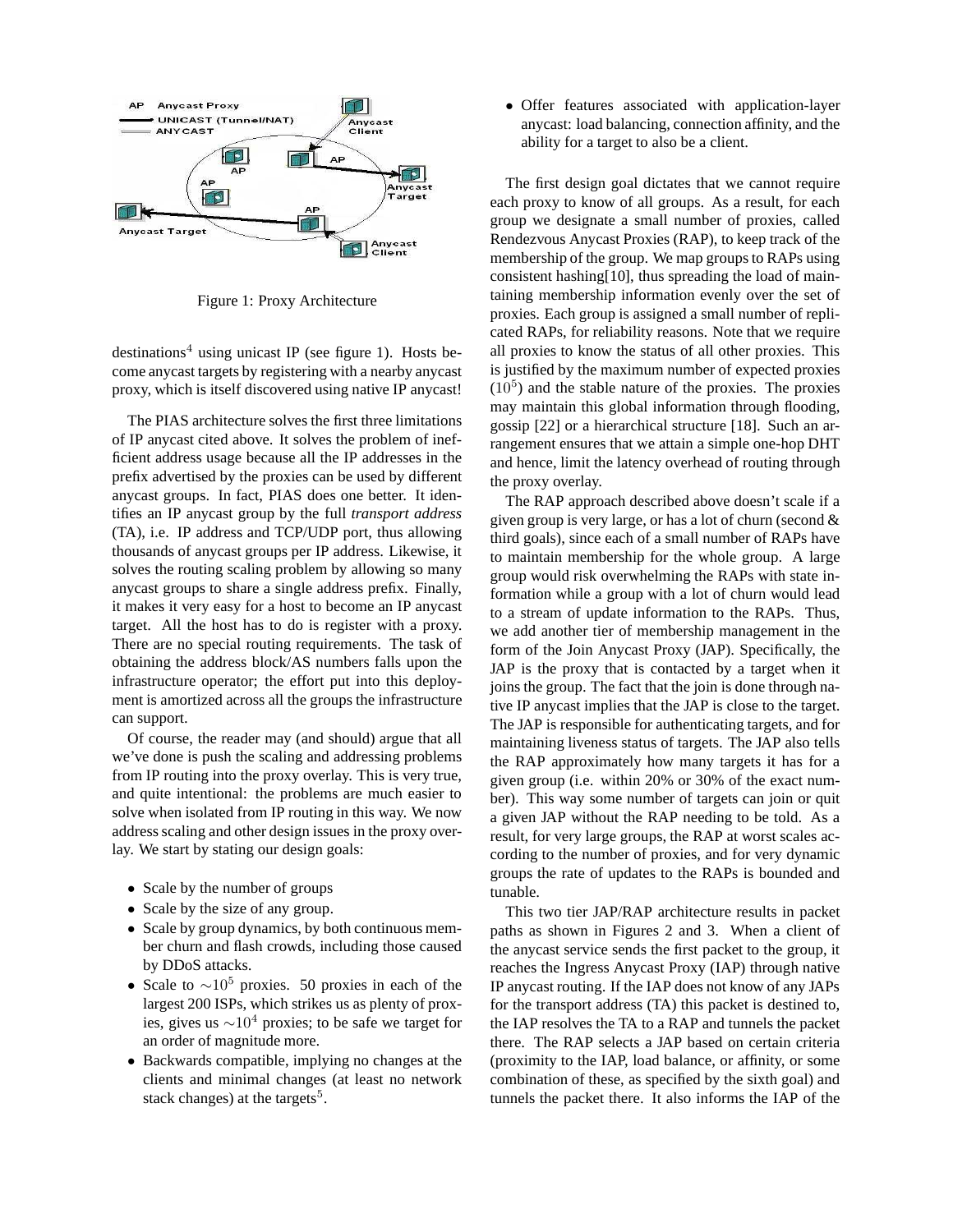

Figure 2: Initial packet path - 4 Segments long



Figure 3: Subsequent packet path - 3 Segments long

selected JAP so that subsequent packets are tunnelled directly from the IAP to the JAP (Figure 3). Finally, the JAP sends the packet to the target, either by tunnelling if the target can de-tunnel packets, or using NAT otherwise (fifth goal) $6$ . Note that since the IAP is close to the client, and the JAP is close to the target, the extra distance required to traverse those proxies typically not significant. We evaluated the overhead of this 3-segment path through simulations involving synthetic topologies generated using GT-ITM[23] and the results confirmed our intuition about the minimal overhead.

The reverse path transits the JAP, but avoids the IAP. The reverse path must go through at least one proxy, because the target is unlikely to be able to spoof the source address to be that of the anycast group, and the client expects a packet from the anycast group (fifth goal). By sending the return packet through the JAP and not the IAP, we allow the JAP to better (passively) monitor the health of the target, and to maintain NAT state. Note that it makes no sense for the IAP to try to monitor the health of the target, because packets may be flowing to the target through many IAPs, but through only one JAP.

Finally, the JAP is responsible for flushing the cached state from IAPs should it lose all of its targets (or enough of its targets that it should shed some of its load). Hence, if all the targets for a TA go down and the JAP receives a packet for the same TA, the JAP can send a control message to the IAP asking it to invalidate the cache entry. This forces the IAP to go back to the RAP for the group and ask for the address of some other JAP for the same group. As a result, the IAP is able to safely cache information for a long time. In case the JAP crashes, the IAP must learn of this and go to the RAP for subsequent packets. This would be attained using a health monitoring system<sup>7</sup> where each proxy's health is monitored by a small group of other proxies and a proxy's demise is disseminated using a flood through the overlay. The crashing of the JAP does not affect the target, whose packets will be anycasted to some other proxy, which takes up the job of the JAP for this target by asking it to register again.

#### **2.1 Advanced Features**

As stated above, the RAP may select the JAP based on a number of criteria, including proximity, connection affinity, and load balancing. The JAP subsequently selects a target, possibly also based on connection affinity and load balancing criteria. It is this selection process that imbues PIAS with features normally found only in application-layer anycast. As such, this aspect of PIAS deserves more discussion.

The first thing to point out is that these three criteria are in fact at odds with each other. If both load balance and proximity are important criteria, and the JAP nearest to the IAP is heavily loaded, then one or the other criteria must be compromised. This is of course true of application-level anycast as well.

The second thing to point out is that the overlay structure of PIAS actually weakens its ability to find a target near a client, as compared to native "E2E" IP anycast. With PIAS, we know that the client is near the IAP, and the target is near the JAP (because both paths are discovered by native IP anycast), but anycast cannot be used to insure that the IAP and JAP are near each other. Therefore, the proxies must explicitly determine their distance to each other. While we haven't settled on the best way to do this, we note that scalable proximity addressing schemes like Vivaldi [20] provide one reasonable approach.

Because of the way we scale the RAPs (give them only "rough" information about the targets at a given JAP), and because we use multiple RAPs for each group, we cannot provide exact load balance for all groups (though we might be able to do so for a small number of select groups). Instead, we aim for "statistical" load balancing. Never-the-less, this is much better than what is provided by native IP anycast.

Finally, we note that proxies could potentially base their target selection on still other criteria. For instance, in the case where a target in a given anycast group is also a client of that group, proxies can exclude that target from their selection. A proxy could select a random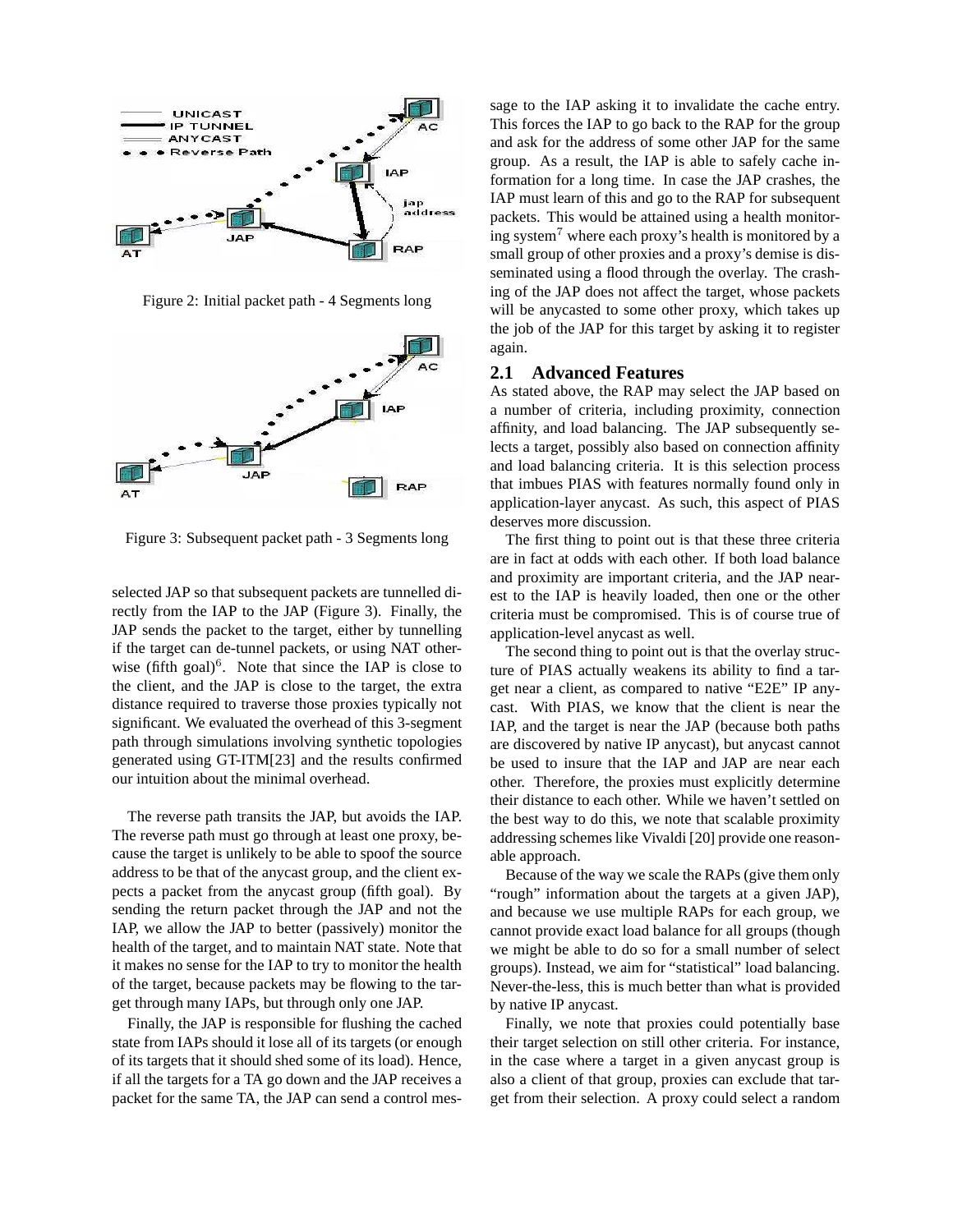target, something that might be useful for instance for spreading gossip. A proxy could use some kind of administrative scoping to select a target, for instance selecting a target with the same (unicast) IP prefix as the client. A proxy could even replicate packets and send them to multiple targets.

### **2.2 Implementation**

We have implemented and tested the basic PIAS system in the laboratory as a sanity check for our ideas and to get a better grip on the implementation issues facing us. With the system geared towards router-like boxes, the current implementation has 2 components:

1. A user-space component responsible for the overlay management tasks, such as handling proxy join/leaves, target join/leaves, health monitoring etc.

2. A kernel-space component responsible for the actual forwarding of packets through the use of Netfilter hooks[13]. This involves tunnelling of the packets when sending them between 2 proxy nodes, and using a NAT[17] when handling packets to/from a target. The current kernel implementation doubles up the packet forwarding time as compared to the normal packet forwarding by the unmodified kernel. The actual figures are not presented as they do not offer any additional insight into the overhead involved.

While such an implementation is geared towards a scenario where we have our own infrastructure, piggybacking our deployment on an existing research testbed (e.g. RON [12]) would necessitate a pure user-level implementation. This would involve a not-too-difficult porting of the kernel level component to user space.

We feel that this implementation, although useful as a sanity check, does not have much to offer in terms of understanding the issues that we need to deal with (for an actual deployment). Hence, our main challenge, is deploying PIAS on the Internet and convincing applications to use our infrastructure service. For this purpose, we are looking at several possible deployment opportunities and have acquired an address block (a /22) and an AS number from ARIN for this purpose.

# **3 Discussion and Research Issues**

PIAS solves the major issues that limit IP anycast deployment. In doing so, it slightly weakens some of the major strengths of native IP anycast. In particular, we've lost some of the natural robustness of IP anycast, since we now rely on more than just IP routing. In addition, we've lost some of the simple nearness properties of native IP anycast. Nevertheless, we believe that PIAS is adequately robust and will provide good nearness properties in addition to the problems it solves.

Because PIAS uses indirection, it deserves comparison with i3 [9]. One major difference is that i3 requires changes to the network stack<sup>8</sup> to add the i3 layer between

the current network and transport layers. PIAS requires no changes in clients whatsoever, and can operate with no changes in servers (if some surrogate node registers on its behalf). This makes deployment of PIAS easier than that of i3. A second important difference is that PIAS uses IP anycast, thus making it straightforward to derive proximity. Indeed, i3 could benefit from using PIAS, both as a means of i3 node discovery and routing packets to nearby i3 nodes.

One major problem that we haven't yet discussed is connection affinity. The issue is how to maintain affinity when native IP routing causes a different IAP to be selected during a given client connection (if the same IAP is always used, then the IAP will continue to use the same JAP that it initially cached). Application-layer anycast doesn't have this problem, because it always makes its target selection decision at connection start time, and subsequently uses unicast. A simple solution would be to have RAPs select JAPs based on the identity of the client. This way, for instance, even if IP routing caused packets from a given client to select a different IAP, it could be routed to the same JAP. Unfortunately, this approach completely sacrifices proximity and load balance.

A better alternative would be to identify groups of IAPs among which any route changes are highly likely to take place. For instance, all IAPs in an ISP, a given POP, or a metro area. These IAPs could then coordinate in some way to provide affinity. How best to do this, or indeed determining if it is even necessary, will require experimentation.

Fortunately such complex affinity mechanisms may in fact not be necessary—the affinity provided by IP routing may in fact be good enough. We ran some measurements against existing anycasted DNS root servers and anycast sink holes to determine how often IP routing selected different destinations. We found that native IP anycast itself provides good affinity. Over 9 days of measurements at a rate of a probe every minute from 40 Planetlab sites to six anycast targets, 93.75% of the sourcedestination pairs never changed. The remaining 6.25% of the source-destination pairs (15 pairs) experienced a total of 120 route changes over the entire duration (i.e over ∼ 13000\*15 probes), with at most 8 changes for any given source-destination pair. These experiments were also repeated with higher probe rates (once every 10 seconds) to make sure we were not missing out on very frequent flaps—the results appear similar.

To put this in more concrete terms, the probability that a two minute connection would experience a change is roughly 1 in 13,000, and the probability that a one hour connection would experience a change is roughly 1 in 450. If these numbers hold (or improve!) across a larger anycast deployment, then it is clear that most, though not all, applications would not require any affinity mecha